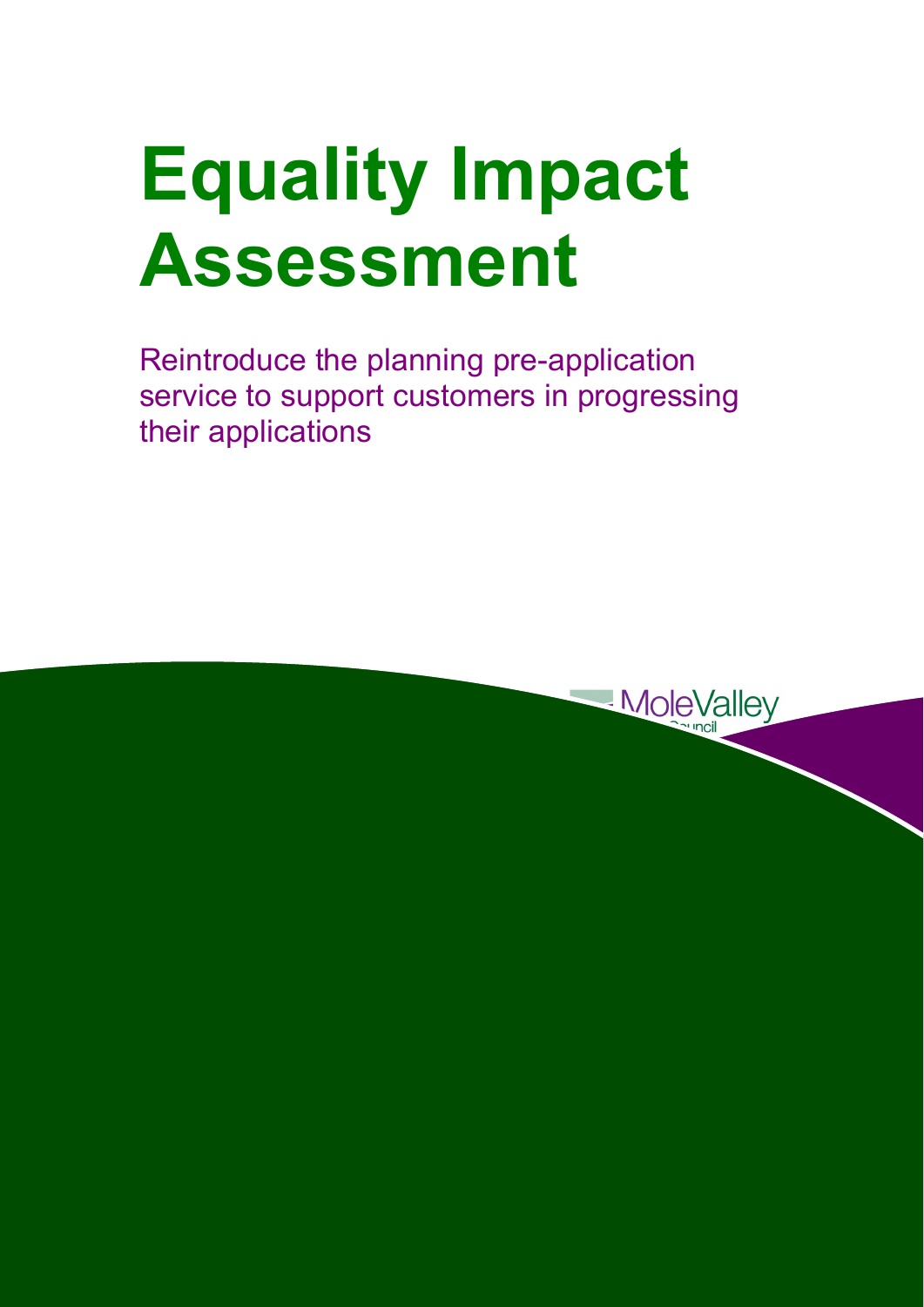#### **Section 1: Introduction and background**

| What is being assessed?          | PreApplication Planning advice service  |  |  |
|----------------------------------|-----------------------------------------|--|--|
| <b>Business unit</b>             | Development Management and Planning     |  |  |
|                                  | Support                                 |  |  |
| Job title of assessor            | Executive Head of Service (Planning and |  |  |
|                                  | Regulation)                             |  |  |
| <b>Strategic Management Lead</b> | Piers Mason                             |  |  |
| Date of assessment               | 29/11/2021                              |  |  |
| Is this a new or existing        | <b>New</b>                              |  |  |
| function or policy?              |                                         |  |  |

### **Description of the function or policy, including:**

- **The aims and scope**
- **The main beneficiaries or users**
- **The main equality issues and barriers, and the protected characteristics**<sup>1</sup> **they relate to (not all assessments will encounter issues relating to every protected characteristic)**

progressing their applications Reintroduce the planning pre-application service to support customers in

Pre-application engagement should lead to high quality and appropriate development schemes being granted planning permission more quickly. Early, collaborative discussions between developers, public sector agencies and the communities can help to shape better quality, more accepted schemes. These developments can be brought forward more quickly and deliver improved outcomes for the community. These discussions also avoid wasted effort and costs.

Users can be residents, developers and planning agents.

This assessment has found no impacts (positive or negative) for people with protected characteristics.

**Description of how the function or policy fits into the Council's Corporate Priorities or other local, regional or national plans and priorities** 

Council Strategy 2019-2024

l

<sup>1</sup>The protected characteristics are age, sex, disability, pregnancy and maternity, race and ethnicity, religion and belief, gender reassignment, sexual orientation, and marriage and civil partnership (Source: Equality Act 2010)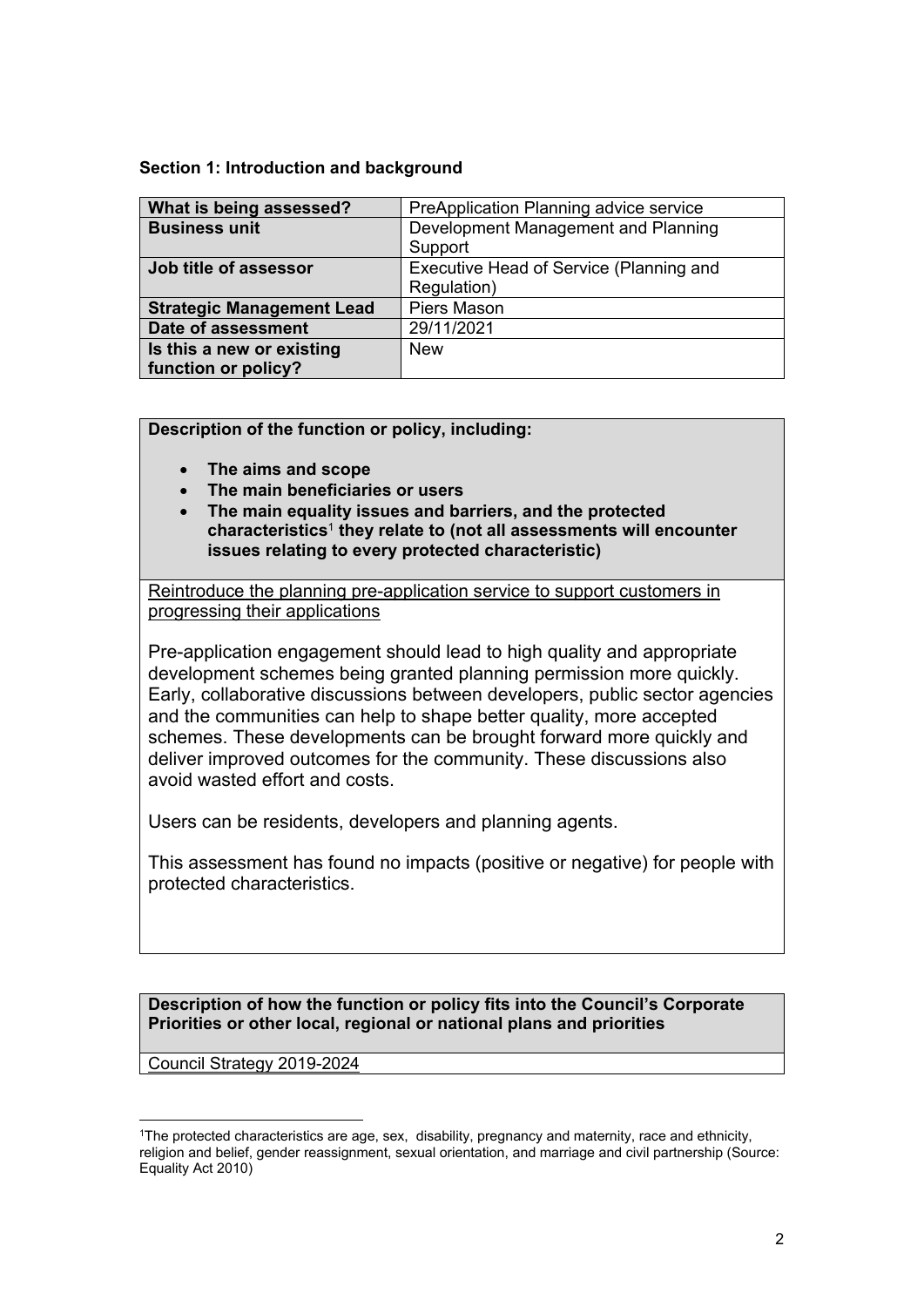The service is designed to meet the guiding principles of Putting People First (by ensuring that we engage at an early stage on planning matters for the benefit of all), Openness and Accessibility (by giving advice on planning matters to residents and business in a formal framework), Acting Sustainably (by ensuring that planning proposals meet the latest policy requirements), and Living within our Means (by ensuring that the Council recovers its costs from giving advice).

#### Medium Term Financial Strategy 2022/23 (to 2024/25)

The introduction of this service will also enable MVDC to deliver against the Financial Objective in the Medium Term Financial Strategy: "To ensure a balanced budget, without any budgeted use of reserves to support underlying spending, from April 2022, in order to: ensure the ongoing financial sustainability of MVDC; protect services to Mole Valley residents, communities and businesses; and recognise the needs of Council Tax payers."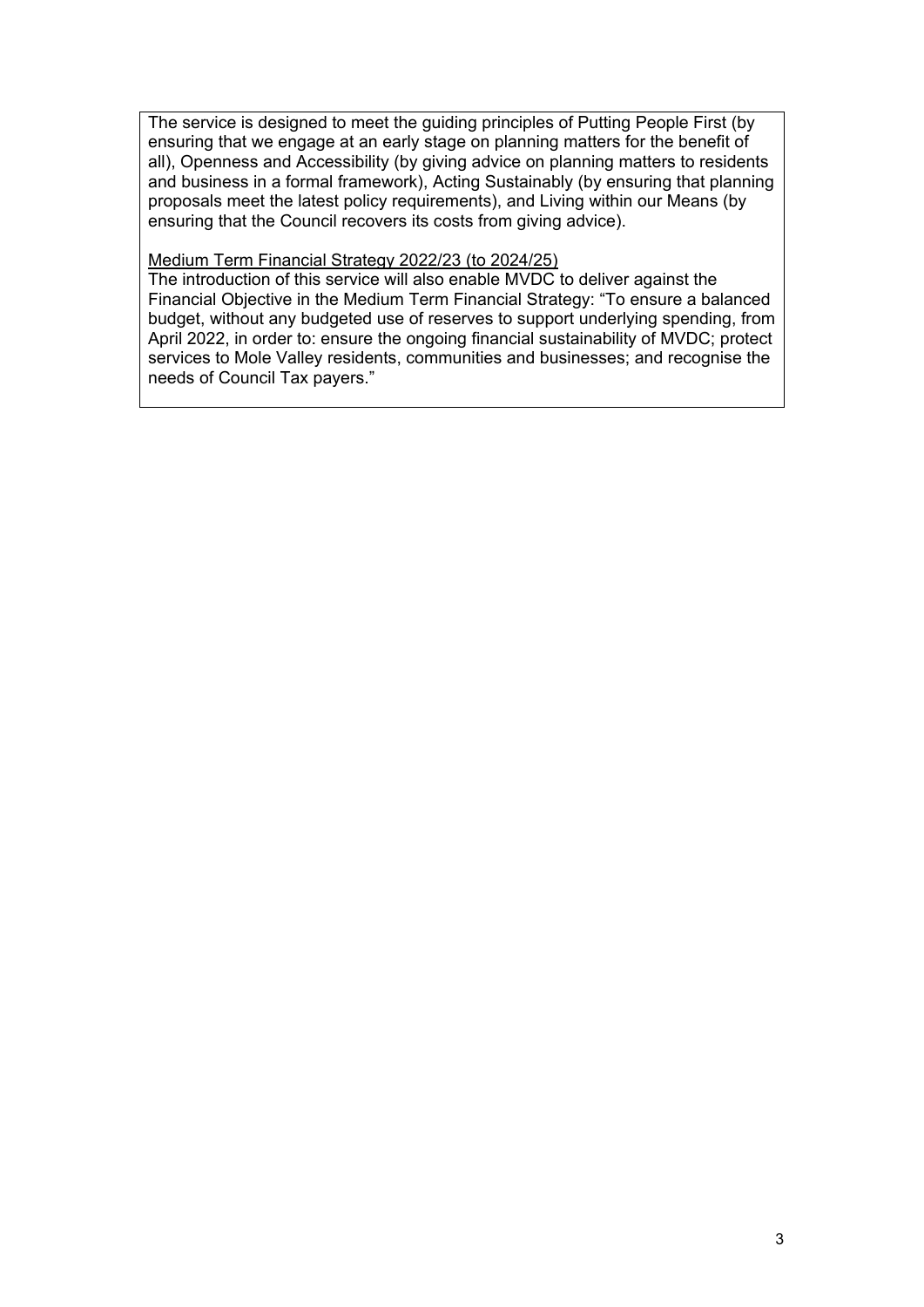## **Section 2: Analysis and assessment**

**Indicate for each protected characteristic whether there may be a positive impact, negative impact, a mixture of both or no impact – using a tick in the appropriate columns** 

| <b>Protected</b>           | <b>Positive</b> | <b>Negative</b> | <b>No</b> | <b>Reason</b>                                                                                                                                                                                                                        |
|----------------------------|-----------------|-----------------|-----------|--------------------------------------------------------------------------------------------------------------------------------------------------------------------------------------------------------------------------------------|
| characteristics            |                 |                 | impact    |                                                                                                                                                                                                                                      |
| Age                        |                 |                 | ✓         | It is not compulsory to use<br>the service, it is at the users'<br>discretion. The service can<br>be accessed through a<br>variety of medium. The<br>nature of the advice given is<br>not affected by a protected<br>characteristic. |
| <b>Sex</b>                 |                 |                 | ✓         | It is not compulsory to use<br>the service, it is at the users'<br>discretion. The service can<br>be accessed through a<br>variety of medium. The<br>nature of the advice given is<br>not affected by a protected<br>characteristic. |
| <b>Disability</b>          |                 |                 | ✓         | It is not compulsory to use<br>the service, it is at the users'<br>discretion. The service can<br>be accessed through a<br>variety of medium. The<br>nature of the advice given is<br>not affected by a protected<br>characteristic. |
| Pregnancy and<br>maternity |                 |                 |           | It is not compulsory to use<br>the service, it is at the users'<br>discretion. The service can<br>be accessed through a<br>variety of medium. The<br>nature of the advice given is<br>not affected by a protected<br>characteristic. |
| Race and ethnicity         |                 |                 |           | It is not compulsory to use<br>the service, it is at the users'<br>discretion. The service can<br>be accessed through a<br>variety of medium. The<br>nature of the advice given is<br>not affected by a protected<br>characteristic. |
| Religion and belief        |                 |                 |           | It is not compulsory to use<br>the service, it is at the users'<br>discretion. The service can<br>be accessed through a<br>variety of medium. The                                                                                    |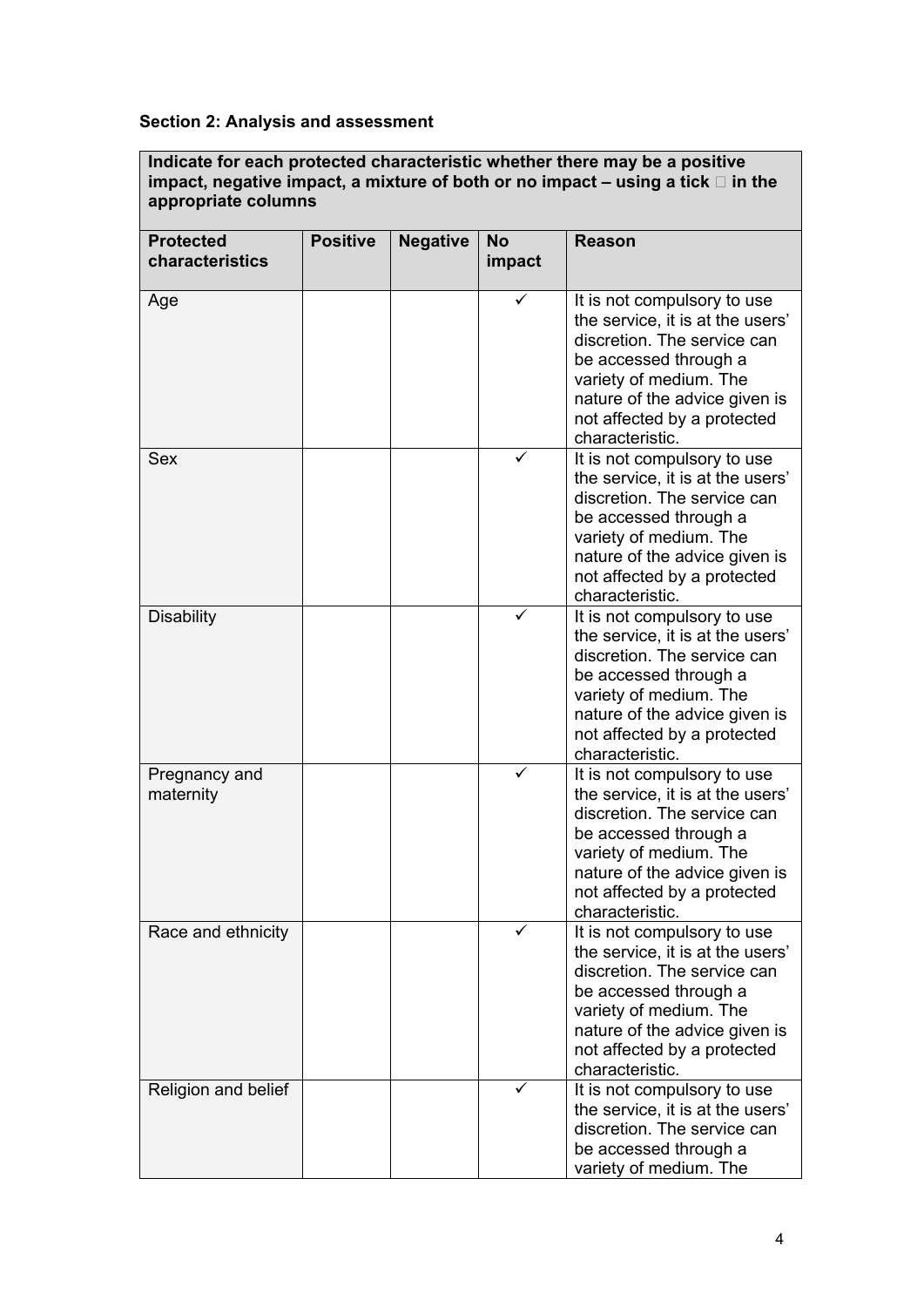**Indicate for each protected characteristic whether there may be a positive impact, negative impact, a mixture of both or no impact – using a tick in the appropriate columns** 

| <b>Protected</b><br>characteristics | <b>Positive</b> | <b>Negative</b> | <b>No</b><br>impact | <b>Reason</b>                                                                                                                                                                                                                        |
|-------------------------------------|-----------------|-----------------|---------------------|--------------------------------------------------------------------------------------------------------------------------------------------------------------------------------------------------------------------------------------|
|                                     |                 |                 |                     | nature of the advice given is<br>not affected by a protected<br>characteristic.                                                                                                                                                      |
| Gender<br>reassignment              |                 |                 |                     | It is not compulsory to use<br>the service, it is at the users'<br>discretion. The service can<br>be accessed through a<br>variety of medium. The<br>nature of the advice given is<br>not affected by a protected<br>characteristic. |
| Sexual orientation                  |                 |                 |                     | It is not compulsory to use<br>the service, it is at the users'<br>discretion. The service can<br>be accessed through a<br>variety of medium. The<br>nature of the advice given is<br>not affected by a protected<br>characteristic. |
| Marriage and civil<br>partnership   |                 |                 |                     | It is not compulsory to use<br>the service, it is at the users'<br>discretion. The service can<br>be accessed through a<br>variety of medium. The<br>nature of the advice given is<br>not affected by a protected<br>characteristic. |
| Other aspects to<br>consider        | <b>Positive</b> | <b>Negative</b> | <b>No</b><br>impact | <b>Reason</b>                                                                                                                                                                                                                        |
| Carers                              |                 |                 |                     | It is not compulsory to use<br>the service, it is at the users'<br>discretion. The service can<br>be accessed through a<br>variety of medium. The<br>nature of the advice given is<br>not affected by a protected<br>characteristic. |
| Rural/urban<br>access issues        |                 |                 | ✓                   | It is not compulsory to use<br>the service, it is at the users'<br>discretion. The service can<br>be accessed through a<br>variety of medium. The<br>nature of the advice given is<br>not affected by a protected<br>characteristic. |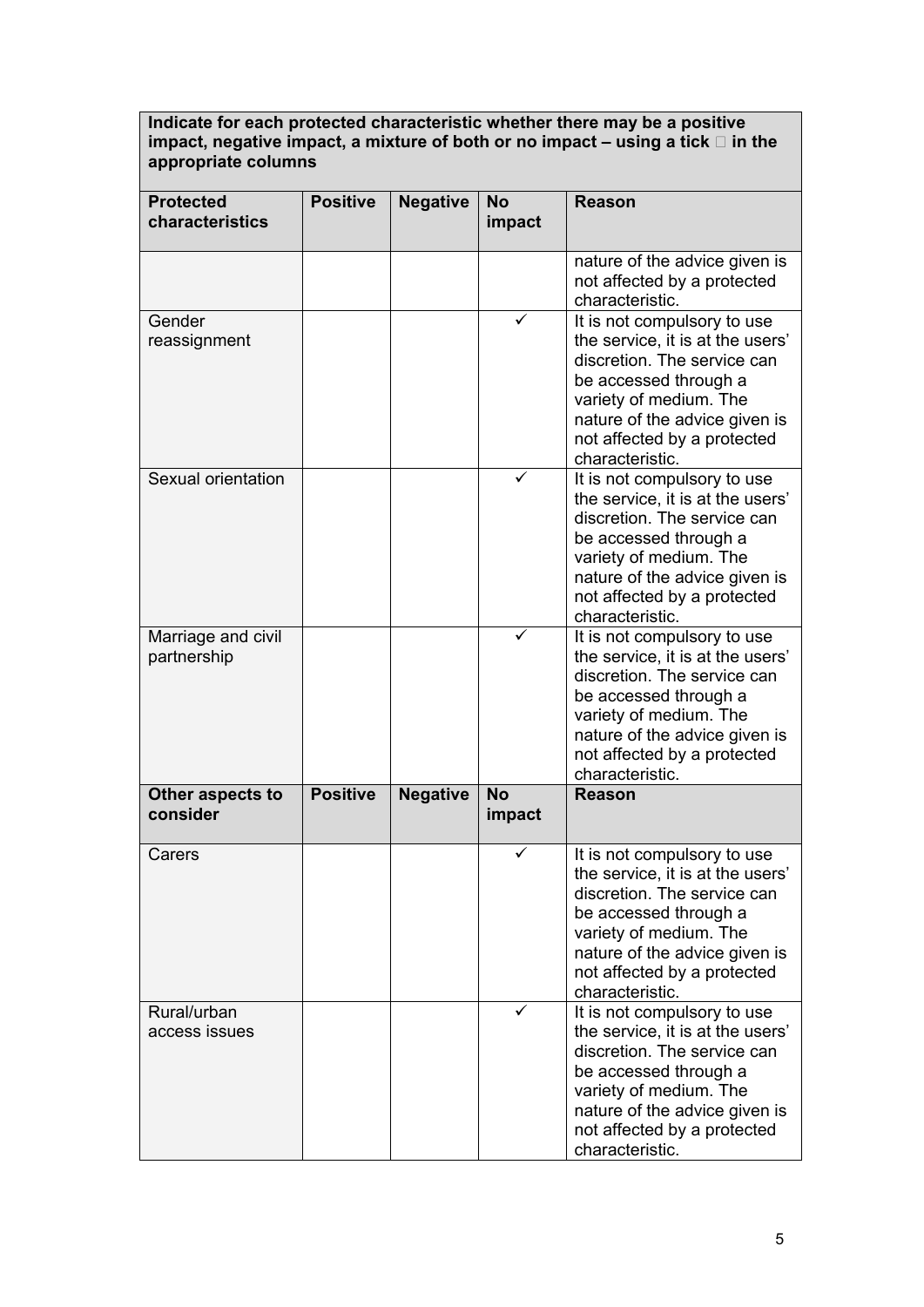#### **Indicate for each protected characteristic whether there may be a positive**  impact, negative impact, a mixture of both or no impact  $-$  using a tick  $\Box$  in the **appropriate columns**

| <b>Protected</b><br>characteristics                                                | <b>Positive</b> | <b>Negative</b> | <b>No</b><br>impact | <b>Reason</b>                                                                                                                                                                                                                        |
|------------------------------------------------------------------------------------|-----------------|-----------------|---------------------|--------------------------------------------------------------------------------------------------------------------------------------------------------------------------------------------------------------------------------------|
| HR issues (how<br>will staff with<br>protected<br>characteristics be<br>affected?) |                 |                 |                     | It is not compulsory to use<br>the service, it is at the users'<br>discretion. The service can<br>be accessed through a<br>variety of medium. The<br>nature of the advice given is<br>not affected by a protected<br>characteristic. |

## **What can be done to reduce the effects of any negative impacts?**

Where negative impact cannot be completely diminished, can this be justified, and is it lawful?

N/A

**Where there are positive impacts, what changes have been or will be made?**  Who are the beneficiaries? How have they benefited?

N/A

## **Section 3: Evidence gathering and fact-finding**

#### **What evidence is available to support your views above?**  Please include:

- A summary of the available evidence
- Identification of where there are gaps in the evidence (this may identify a need for more evidence in the action plan)
- What information is currently captured with respect to usage and take up of **services**
- What the current situation is in relation to equality and diversity monitoring (where relevant)

This is the reintroduction of a previously provided service but within a different framework. There are no records of the previous service, which would have been similar, except for the pricing structure, having had a negative or positive impact on groups with protected characteristics. The Council is following best practice advice